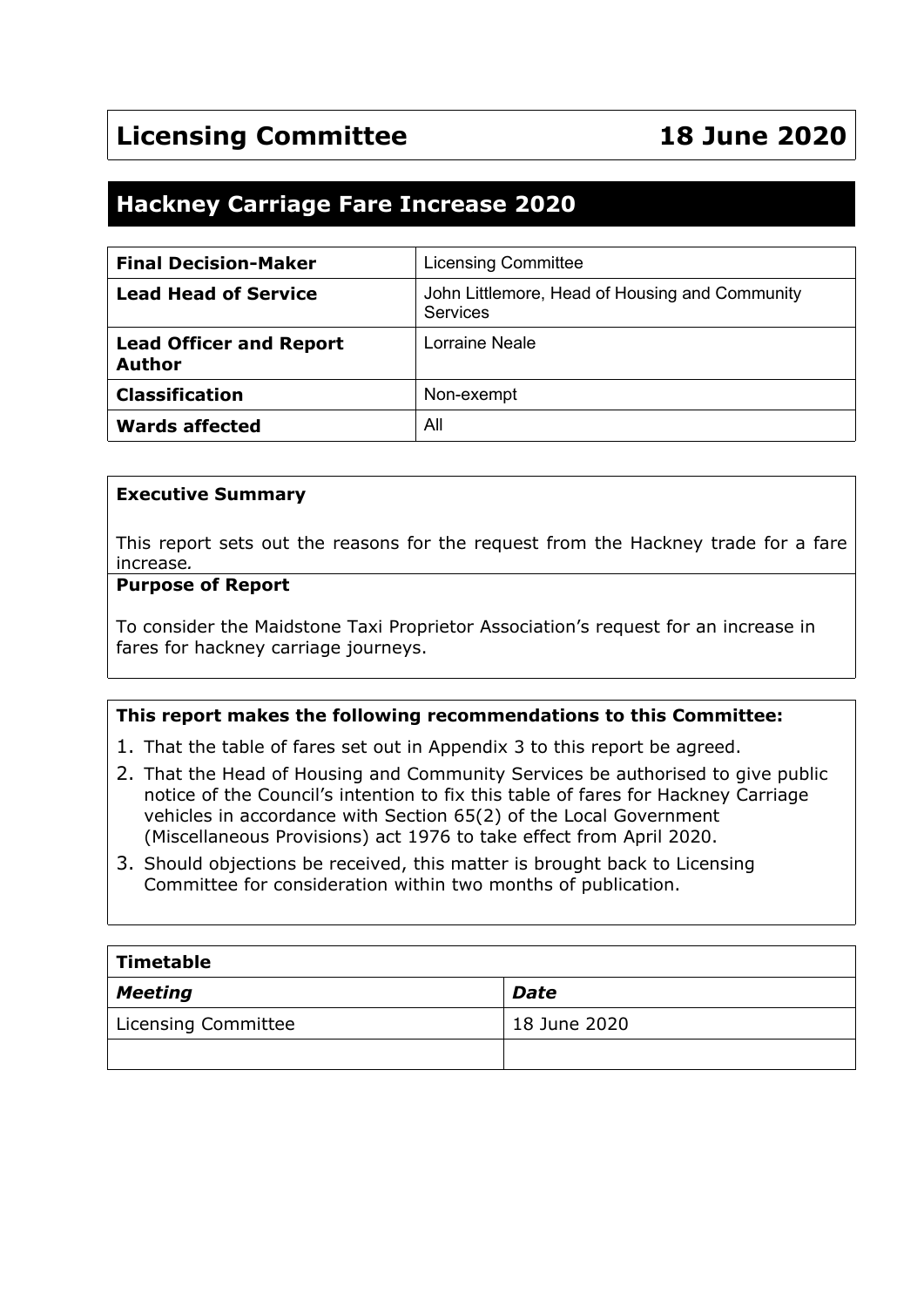# **Hackney Carriage Fare Increase 2020**

## **1. CROSS-CUTTING ISSUES AND IMPLICATIONS**

| <b>Issue</b>                                           | <b>Implications</b>                                                                                                                                                                                                                                                                                                                                                                                                                | Sign-off                                      |  |
|--------------------------------------------------------|------------------------------------------------------------------------------------------------------------------------------------------------------------------------------------------------------------------------------------------------------------------------------------------------------------------------------------------------------------------------------------------------------------------------------------|-----------------------------------------------|--|
| <b>Impact on</b><br>Corporate<br><b>Priorities</b>     | No implications have been identified                                                                                                                                                                                                                                                                                                                                                                                               | [Head of Service<br>or Manager]               |  |
| <b>Cross</b><br><b>Cutting</b><br><b>Objectives</b>    | No implications have been identified                                                                                                                                                                                                                                                                                                                                                                                               | [Head of Service<br>or Manager]               |  |
| <b>Risk</b><br><b>Management</b>                       | No implications have been identified                                                                                                                                                                                                                                                                                                                                                                                               | [Head of Service<br>or Manager]               |  |
| <b>Financial</b>                                       | No implications have been identified                                                                                                                                                                                                                                                                                                                                                                                               | [Section 151<br>Officer & Finance<br>Team]    |  |
| <b>Staffing</b>                                        | No implications have been identified<br>٠                                                                                                                                                                                                                                                                                                                                                                                          | [Head of Service]                             |  |
| Legal                                                  | Under Section 65 of The Local<br>$\bullet$<br>Government (Miscellaneous Provisions)<br>Act 1976, the Council may fix the rate<br>for fares for Hackney Carriage vehicles<br>within the Borough, for time, distance<br>and all other charges in connection with<br>hire of the vehicle. To meet the<br>requirements, it is necessary to<br>advertise the agreed variation and allow<br>for 14 days for any objections to be<br>made | [Legal Team]                                  |  |
| <b>Privacy and</b><br><b>Data</b><br><b>Protection</b> | No additional impact identified from a data<br>protection or record management perspective.                                                                                                                                                                                                                                                                                                                                        | Equalities and<br>Corporate Policy<br>Officer |  |
| <b>Equalities</b>                                      | No impact identified.                                                                                                                                                                                                                                                                                                                                                                                                              | Equalities and<br>Corporate Policy<br>Officer |  |
| <b>Public</b><br><b>Health</b>                         | No implications have been identified<br>$\bullet$                                                                                                                                                                                                                                                                                                                                                                                  | [Public Health<br>Officer]                    |  |
| <b>Crime and</b><br><b>Disorder</b>                    | No implications have been identified<br>$\bullet$                                                                                                                                                                                                                                                                                                                                                                                  | [Head of Service<br>or Manager]               |  |
| <b>Procurement</b>                                     | No implications have been identified.<br>$\bullet$                                                                                                                                                                                                                                                                                                                                                                                 | [Head of Service<br>& Section 151<br>Officer] |  |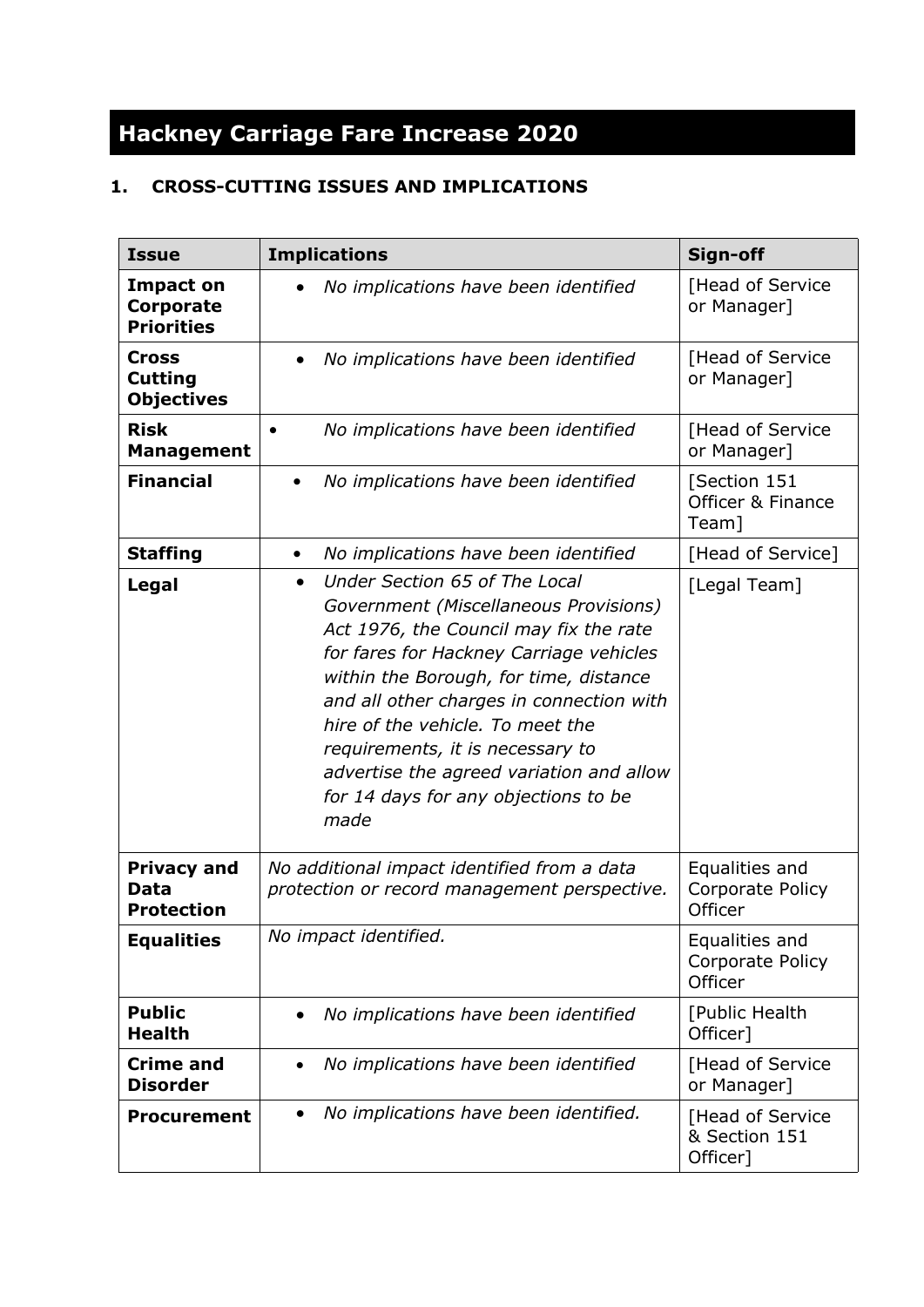### **2. INTRODUCTION AND BACKGROUND**

- 2.1 Under section 65(1) of the Local Government (Miscellaneous Provisions) Act 1976, the Local Authority has the power to set the maximum fares for the hire of a Hackney Carriage vehicle.
- 2.2 The current fares set have been in place for 6 years and the trade has requested a review of the current fare structure. There are currently 48 licensed Hackney Carriages that are allowed to ply for hire in Maidstone. Fares charged by Hackney Carriages cannot be more than the fare set by Maidstone Borough Council. The council do not set the fares for private hire vehicles.
- 2.3 A request has been received from the Maidstone Taxi Proprietors' Association for an increase in fares, by means of a decrease in the meterage on the meter and an increase in the first 550m of hire charge, see letter of request at Appendix 1. The comparison table shows the effect the request will have on fares.

| <b>Miles</b>   | Current  | Proposed | Current  | Proposed | Current  | Proposed | Av $%$   |
|----------------|----------|----------|----------|----------|----------|----------|----------|
|                | Tariff 1 | Tariff 1 | Tariff 2 | Tariff 2 | Tariff 3 | Tariff 3 | increase |
|                |          |          |          |          |          |          |          |
| $\overline{2}$ | £6.53    | £7.26    | £9.80    | £10.90   | £13.06   | £14.54   | 11.24%   |
| (3.22km)       |          |          |          |          |          |          |          |
| 10             | £24.85   | £27.82   | £37.32   | £41.78   | £49.52   | £55.74   | 12.15%   |
| (16km)         |          |          |          |          |          |          |          |
| 20             | £47.45   | £53.52   | £71.72   | £80.38   | £95.50   | £107.24  | 12.38%   |
| (32m)          |          |          |          |          |          |          |          |
| 50             | £116.45  | £130.62  | £174.92  | £196.18  | £232.90  | £261.74  | 12.23%   |
| (80.4km)       |          |          |          |          |          |          |          |
|                |          |          |          |          |          |          |          |
| Waiting        |          |          |          |          |          |          |          |
| time           |          |          |          |          |          |          |          |
|                |          |          |          |          |          |          |          |
| 15 mins        | £6.64    | £7.80    | £9.96    | £11.70   | £13.28   | £15.60   |          |
| 30 mins        | £11.48   | £13.80   | £17.22   | £20.70   | £22.96   | £27.60   |          |
|                |          |          |          |          |          |          |          |

The request will cause an average increase in fares of 11.24% for customers travelling a 2 mile journey on all 3 tariffs.

- 2.4 It is usual practice to review fares on receipt of such a request. The Association have made their request because of increasing effects of inflation. The change in fares relates to the distance travelled and the waiting time.
- 2.5 The Office for National Statistics shows the inflation increase as a table from 2013 – 2020 and an overall increase of 17.49%.

| Year | <b>Pound Value</b> | Inflation |
|------|--------------------|-----------|
|      |                    | Rate      |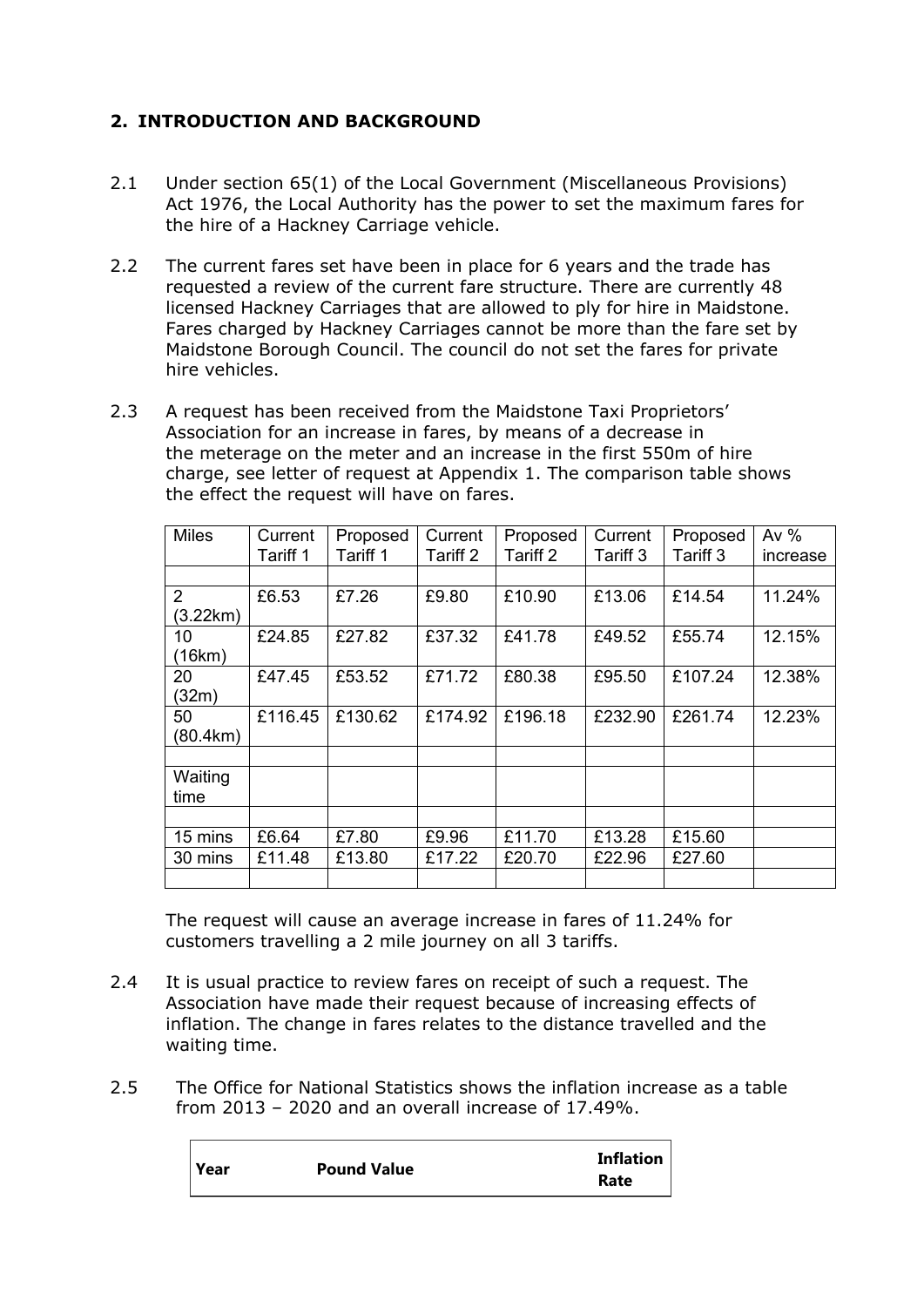| Year | <b>Pound Value</b> | <b>Inflation</b><br>Rate |
|------|--------------------|--------------------------|
| 2013 | £146.36            | 3.04%                    |
| 2014 | £149.82            | 2.36%                    |
| 2015 | £151.30            | 0.99%                    |
| 2016 | £153.92            | 1.74%                    |
| 2017 | £159.44            | 3.58%                    |
| 2018 | £163.40            | 2.48%                    |
| 2019 | £166.34            | 1.80%                    |
| 2020 | £168.84            | 1.50%                    |

2.6 A comparison of all the Kent authorities for Tariff one as published by Private Hire Monthly (February 2020) for a two mile journey is as follows:-

| Council               | Cost £ per 2<br>miles | Proposed       |
|-----------------------|-----------------------|----------------|
| Dartford              | £7.10                 |                |
| Tunbridge Wells       | £7.20                 |                |
| Gravesham             | £6.80                 |                |
| Maidstone             | £6.53                 | £7.26 (11.18%) |
| Sevenoaks             | £7.06                 |                |
| Swale                 | £6.80                 |                |
| Tonbridge and Malling | £7.00                 |                |
| Ashford               | £6.50                 |                |
| Shepway               | £6.20                 |                |
| Canterbury            | £6.40                 |                |
| Dover                 | £6.00                 |                |
| Medway                | £6.60                 |                |
| Thanet                | £5.40                 |                |

- 2.7 The increase is in line with the level of inflation and is reasonable, as can be seen from the table the increase requested is not disproportionate to the fares charged in other Kent areas. Whilst Maidstone will be the highest fare level it still remains competitive with other authorities. Therefore, it is considered that agreement to the request can be recommended and the scheme of Hackney Carriage fares amended accordingly Appendix 3.
- 2.8 The trade have requested that a "likely fares destination table" be displayed alongside the tariff. The Licensing department very rarely receive complaints of overcharging by Hackney drivers . This table will encourage more complaints being received from the public . The public expectation will be that the fare displayed is set in stone and will be what they are charged, however the cost of a journey can vary. A customer who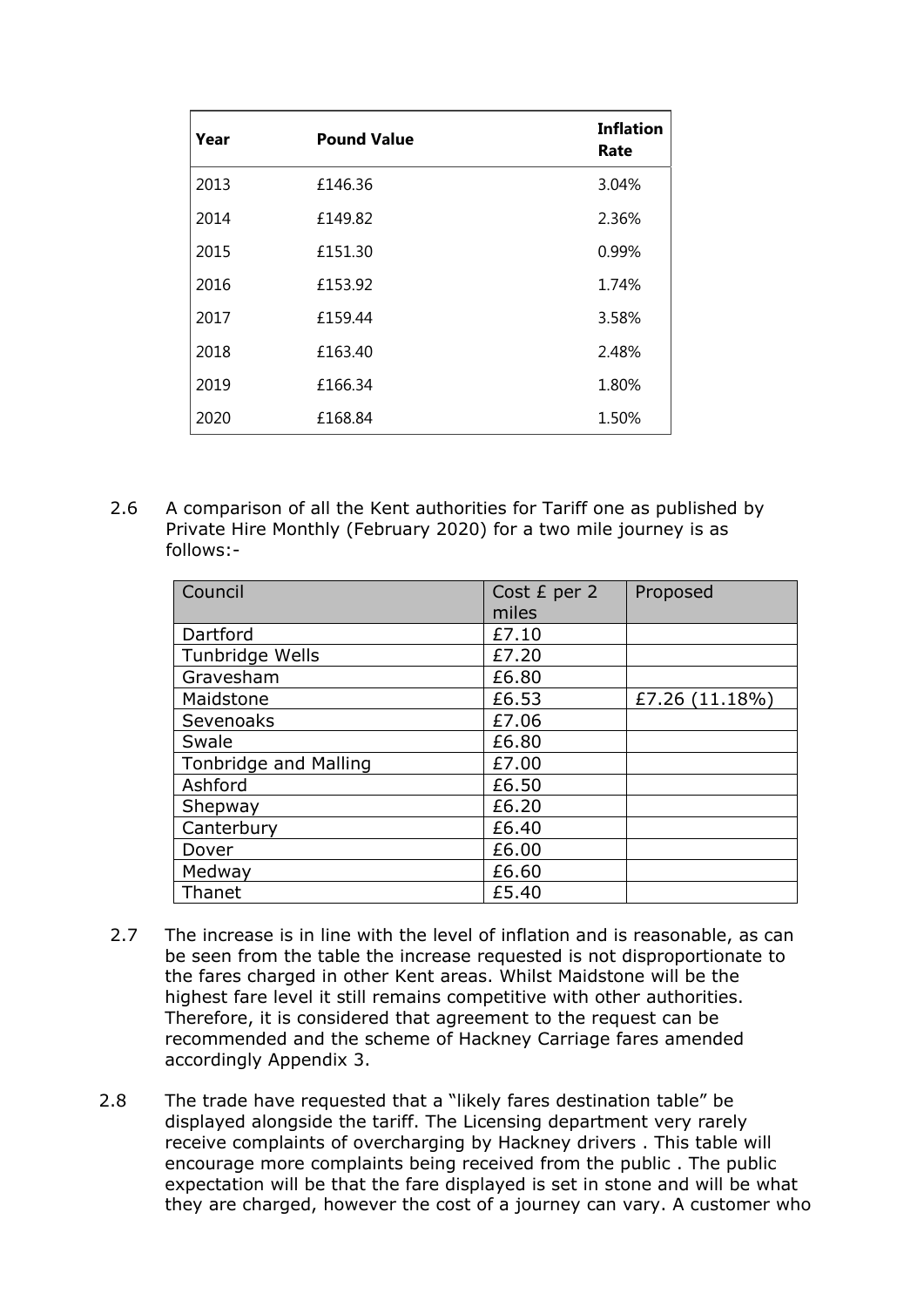is stuck in traffic will have waiting time added to the meter and a 2 mile, tariff 1 journey held up in traffic for 15 minutes will increase from £7.26 to £15.06, this is not clear on that table and therefore the Licensing department does not support this request.

#### **3. AVAILABLE OPTIONS**

- 3.1 An increase to the initial hiring charge for tariffs 1, 2 and 3 by reducing the initial distance from 598.5m to 550m and each additional 140.4 m to 125.
- 3.2 To reduce the waiting from the first 3m 5s to 2m 30s and every additional 37.2s to 30 s.
- 3.3 Do nothing.

#### **4. PREFERRED OPTION AND REASONS FOR RECOMMENDATIONS**

- 4.1 Members consider the contents of the report to determine whether the fare increase should be granted.
- 4.2 The setting of fares is a statutory duty placed upon the Council and it is the Council's responsibility to strike a balance between setting a fare that is acceptable to the customer and to the taxi driver.
- 4.3 It is important that the Council, through its licensing functions, protects the public by ensuring that the fares charged by licensed Hackney Carriages are fair and justified and not excessive.
- 4.4 The last fare increase was 2013.

### **5. RISK**

5.1The risks associated with this proposal, including the risks if the Council does not act as recommended, have been considered in line with the Council's Risk Management Framework. [That consideration is shown in this report at [paragraph 4]. We are satisfied that the risks associated are within the Council's risk appetite and will be managed as per the Policy.

#### **6. CONSULTATION RESULTS AND PREVIOUS COMMITTEE FEEDBACK**

6.1 Should Members be minded to approve the increase, the Head of Housing and Community Services, be authorised to publicise the proposed fare increase as detailed in the report, and if no objections are received, the proposed fare increase takes effect no less that fourteen days from the date of publication.